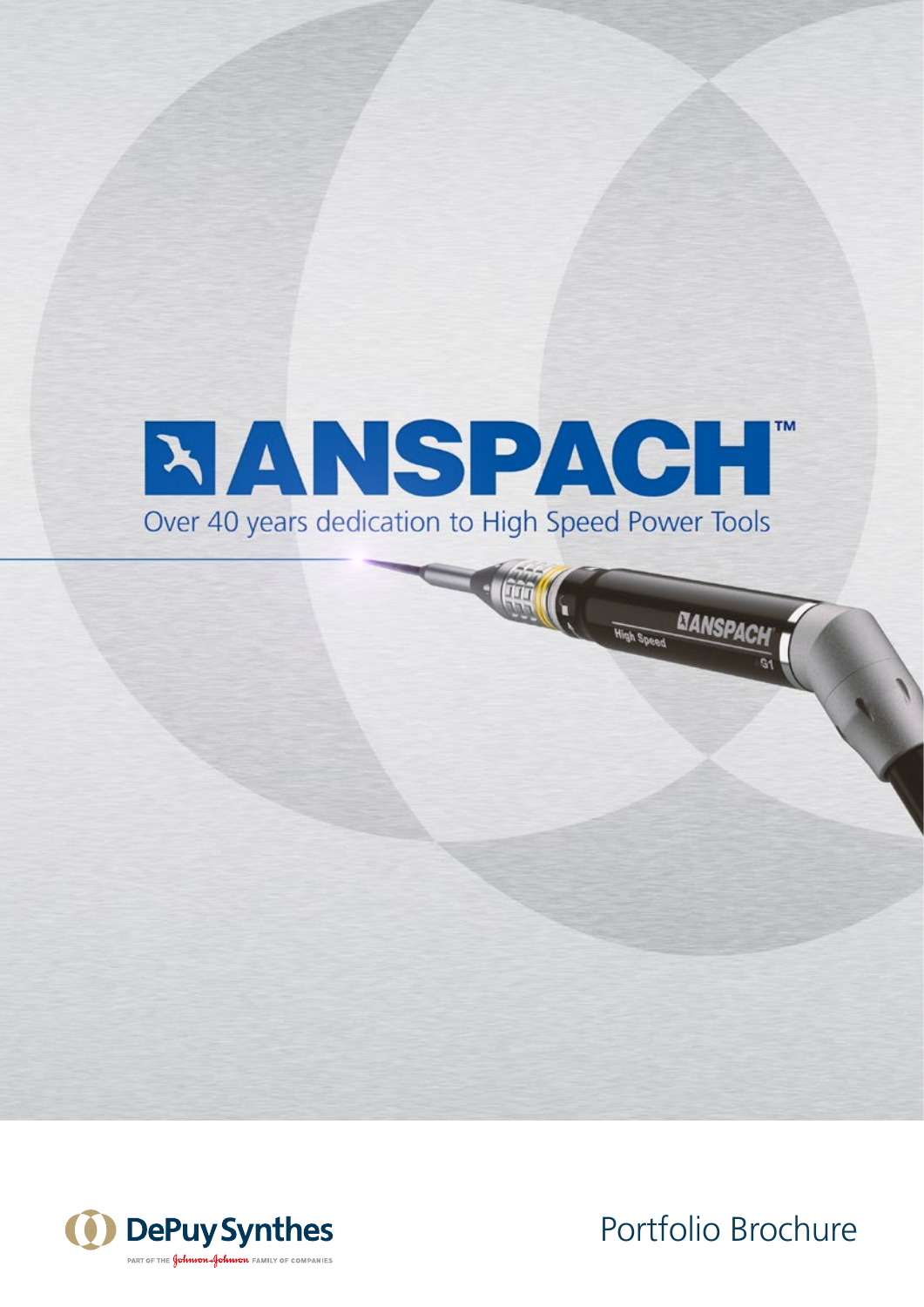- Purely mechanical design
- Compatible attachments with **EMAX 2 PLUS**

# **NANSPACH**

High Speed Systems developed with a commitment to precision and comfort

**XMAX™ Pneumatic System**

- Most versatile ANSPACH system
- Operated by hand or foot
- Micro Saw Blades available





- Place and lock attachment
- Push to lock dissection tool
- Stackable console
- Compatible with automated washing

**80,000 rpm**

**Minimal start-up kick**

**Light weight handpieces\***

**Air-cooled electric motors**







• Redesigned dissection tools and coupling mechanism

• 30% more power than the ANSPACH XMAX and EMAX 2 PLUS Systems • Higher cutting speed in torque demanding applications



## PRECISE POWERFUL EASY TO USE

**Modular systems**